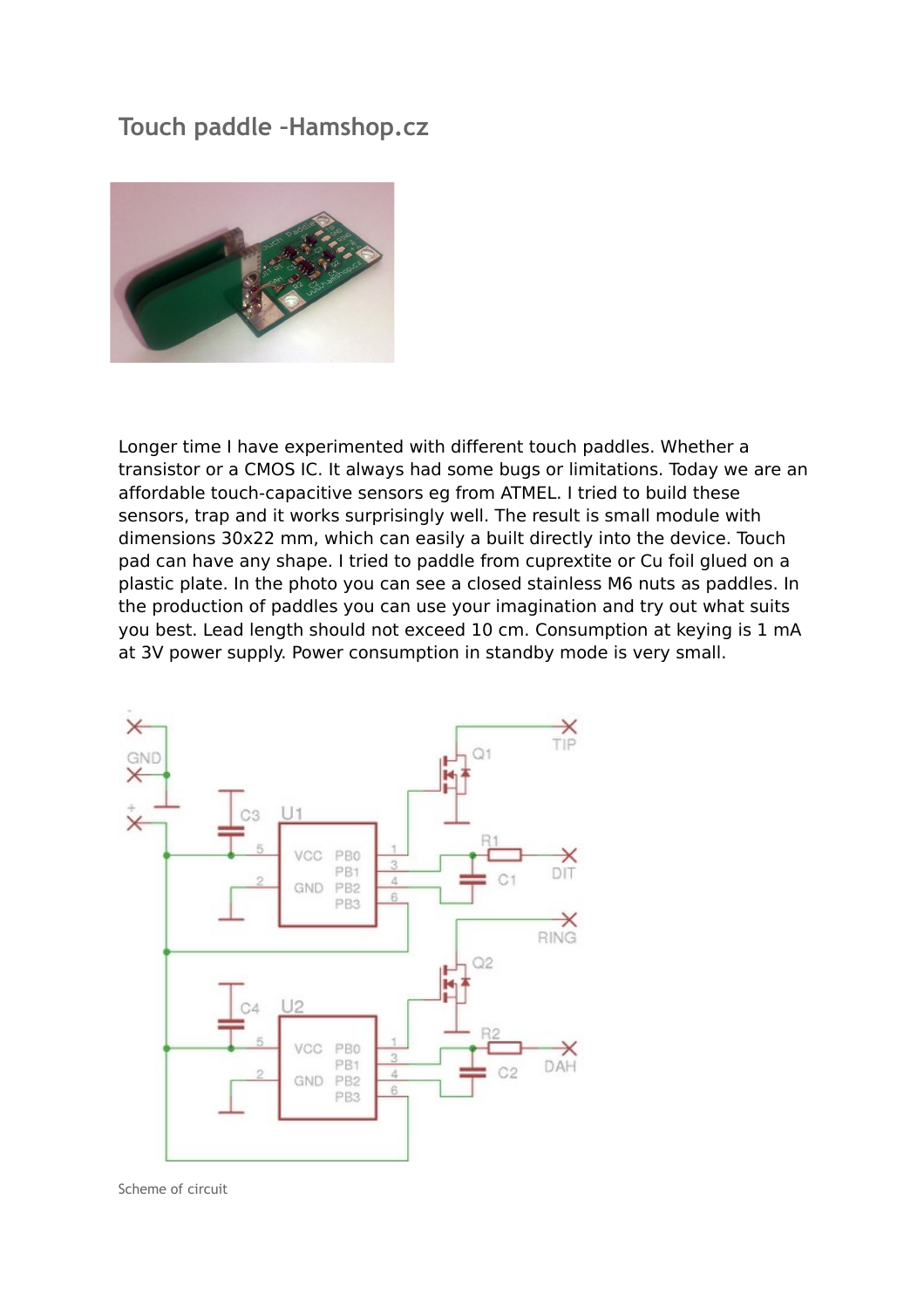

## PCB

Partlist: R1, R2 - 10k C1,C2 - 2n2 C3,C4 - 100nF U1,U2 - AT42QT1011 Q1,Q2 - IRFML8244TRPbF



The whole module,